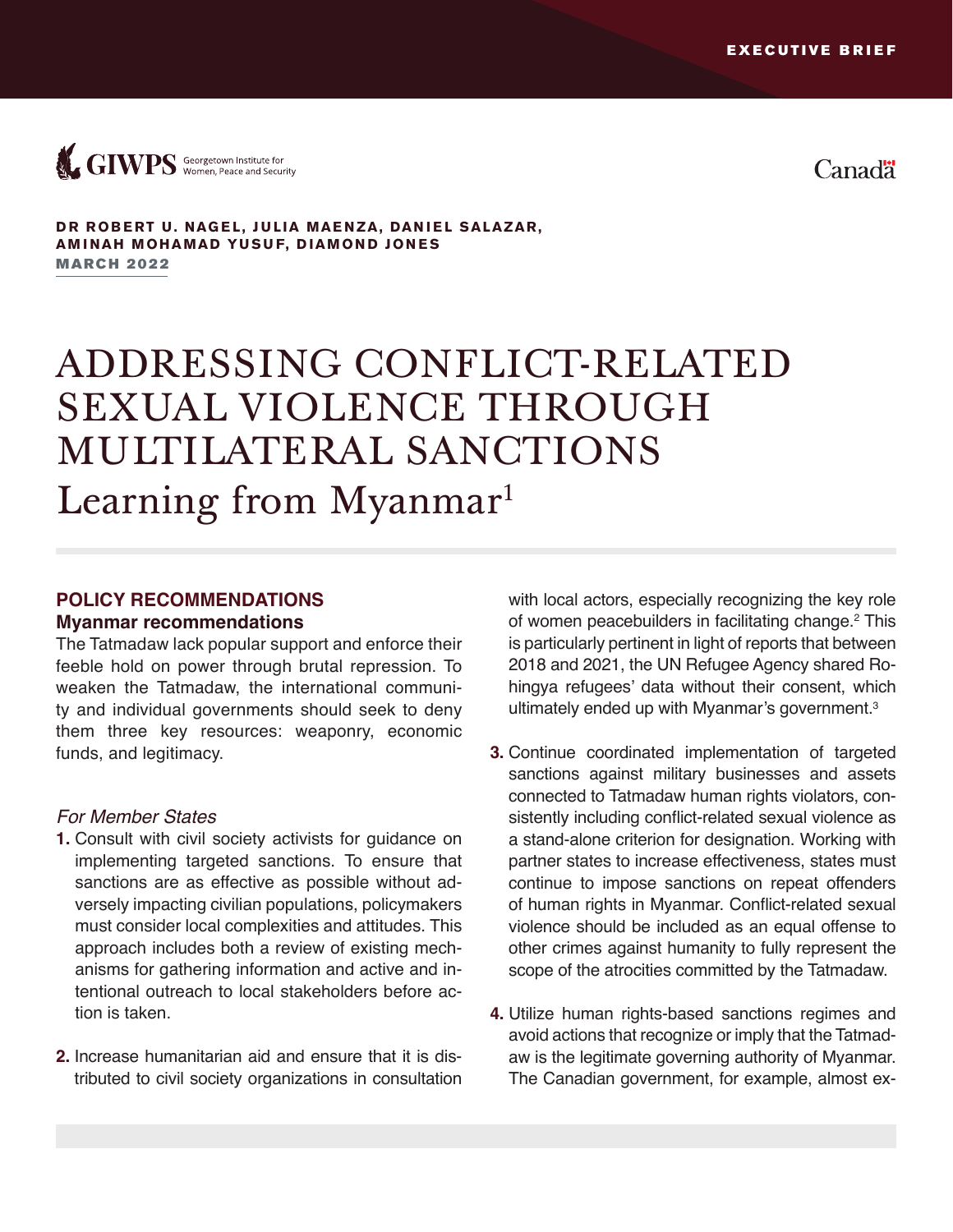Increase humanitarian aid and ensure that it is distributed to civil society organizations in consultation with local actors, especially recognizing the key role of women peacebuilders in facilitating change.

clusively uses the Special Economic Measures Act when issuing sanctions. Canada should continue to sanction the Tatmadaw, but instead use the Justice for Victims of Corrupt Foreign Officials Act—the specific human rights framework for non-state actors—to indicate that it does not recognize the Tatmadaw as a legitimate state actor.

- **5.** Deny legitimacy to the military junta. By refusing to be photographed with leaders of the junta or to coordinate with them, individual states can limit the Tatmadaw's influence and legitimacy both in and outside of Myanmar.
- **6.** Recognize and support the National Unity Government (NUG) and its related entities, the Committee Representing Pyidaungsu Hluttaw and the National Unity Consultative Council, as the legitimate authority of Myanmar. By engaging with and recognizing the NUG, governments can empower pro-democracy forces and secure delivery of humanitarian resources.
- **7.** Support The Gambia's case at the ICJ that charges Myanmar with violating the Genocide Convention in their treatment of the Rohingya to support international justice and accountability for violations of human rights, including, but not limited to, sexual violence.<sup>4</sup>
- **8.** Adopt responsible business reporting requirements for domestic companies to file publicly available due diligence reports when meeting a threshold of business, activity, or investment in Myanmar.5 These policies can be modeled after the US *Burma Responsible Investment Reporting Requirements* that require US companies to report on their investments in Myanmar as they relate to human rights, labor rights, corruption, government payments, oil and gas investment, and contact with the military or other armed groups.<sup>6</sup> These requirements will foster transparency and accountability, increase awareness of how Member States' commercial ties support the Tatmadaw, and enable advocacy groups to exert pressure.
- **9.** Take decisive action and leadership at the United Nations and, if possible, the Security Council. The initiatives of individual states are necessary to urge action and accountability at the international level. Actors should therefore ensure that Myanmar is a consistent topic of discussion and remind others of their commitment to international human rights.

#### *For the UN*

**1.** Allow an open debate and vote for targeted sanctions on Myanmar at the Security Council. The threat of a veto from China and Russia has limited discourse about human rights violations in Myanmar. An interviewee emphasized: "People have just been in despair because of the failure of the Security Council to take action, so it seems to me that […] if the Security Council is not going to act, it should at least be held responsible to consider action in a very open and transparent way [...] let the chips fall where they may on a vote, and let those who are appointed veto in the full light of day, and then let them be held accountable for that."7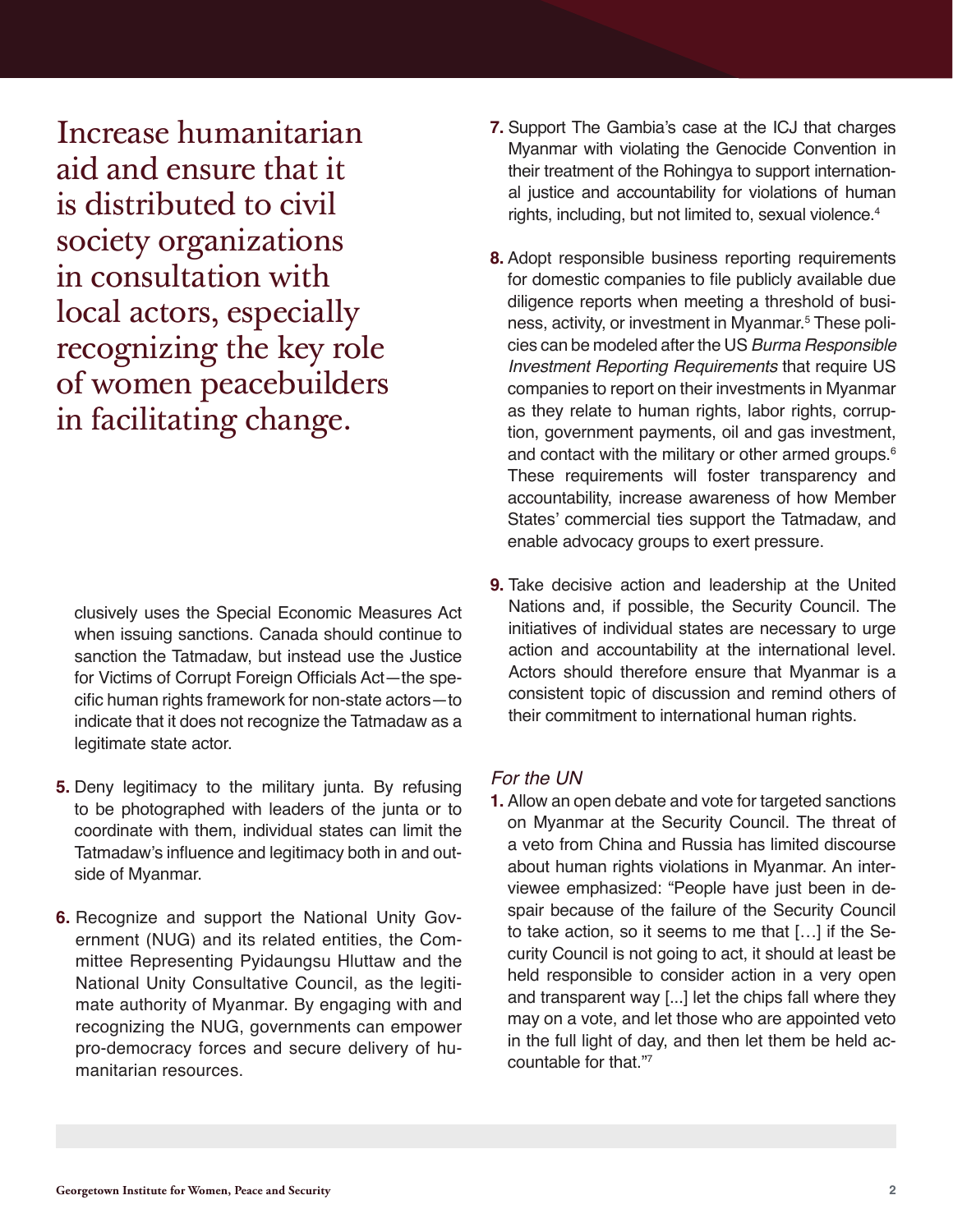Support The Gambia's case at the ICJ that charges Myanmar with violating the Genocide Convention in their treatment of the Rohingya to support international justice and accountability for violations of human rights, including, but not limited to, sexual violence.

- **2.** Continue to invest in research and monitoring on the crises in Myanmar to keep the international community educated and engaged. Resources including the reports of the IIFFM and the Special Rapporteur are essential for Member States and coalitions that wish to legitimize their actions. This includes empowering the Special Rapporteur and the Special Representative of the Secretary-General on Sexual Violence in Conflict to continue their work on the ongoing atrocities in Myanmar.
- **3.** Advance a global arms embargo. To maintain power, the Tatmadaw requires weapons and ammunition. To complement the existing arms embargoes of the EU, US, UK, and Canada, the US and UK should leverage their seats on the Security Council to advance a global arms embargo to undermine the Tatmadaw's access to weapons and ammunition and directly challenge members, namely Russia and China, who continue to arm the junta.<sup>8</sup>

### **General sanctions recommendations**

#### *For Member States*

- **1.** Continue to use the human rights and corruption-based sanction regimes to impose sanctions on individuals and entities that are repeatedly listed in the UN Secretary-General report on sexual violence in armed conflict. This includes the Global Magnitsky Act in the US, as well as human rights sanctions in Canada and the EU. The UN's collection of data and public naming and shaming can provide an important source for other actors, and coordinated action against repeat offenders can aid effectiveness.
- **2.** Raise awareness of and expand the capacity of existing inboxes and phone lines for activists and citizens to share information that could lead to sanctions. Many questions and submissions to these inboxes are about delistings, while civil society actors and other informants do not systematically consult them. For this reason, a more active approach in communicating with relevant local actors is needed.
- **3.** As part of the regular revision process, Member States with existing National Action Plans on the WPS agenda should include the imposition of targeted sanctions on individuals with leadership and command responsibility who are listed in the Secretary-General's report on sexual violence for consecutive years. By adding such language, sanctions would constitute a credible threat to repeat perpetrators of conflict-related sexual violence, could be used consistently, and would not need to be produced ad hoc.
- **4.** Strengthen coordination among Member States to better integrate sanctions into a larger strategy for accountability for conflict-related sexual violence. A multilateral approach to sanctions will increase effectiveness and help to address impunity. Sanctions alone cannot stop conflict-related sexual violence, nor can they be used as a punitive measure to replace domestic and international legal accountability mechanisms. When utilized as a strategic tool as part of a larger and coordinated effort, however,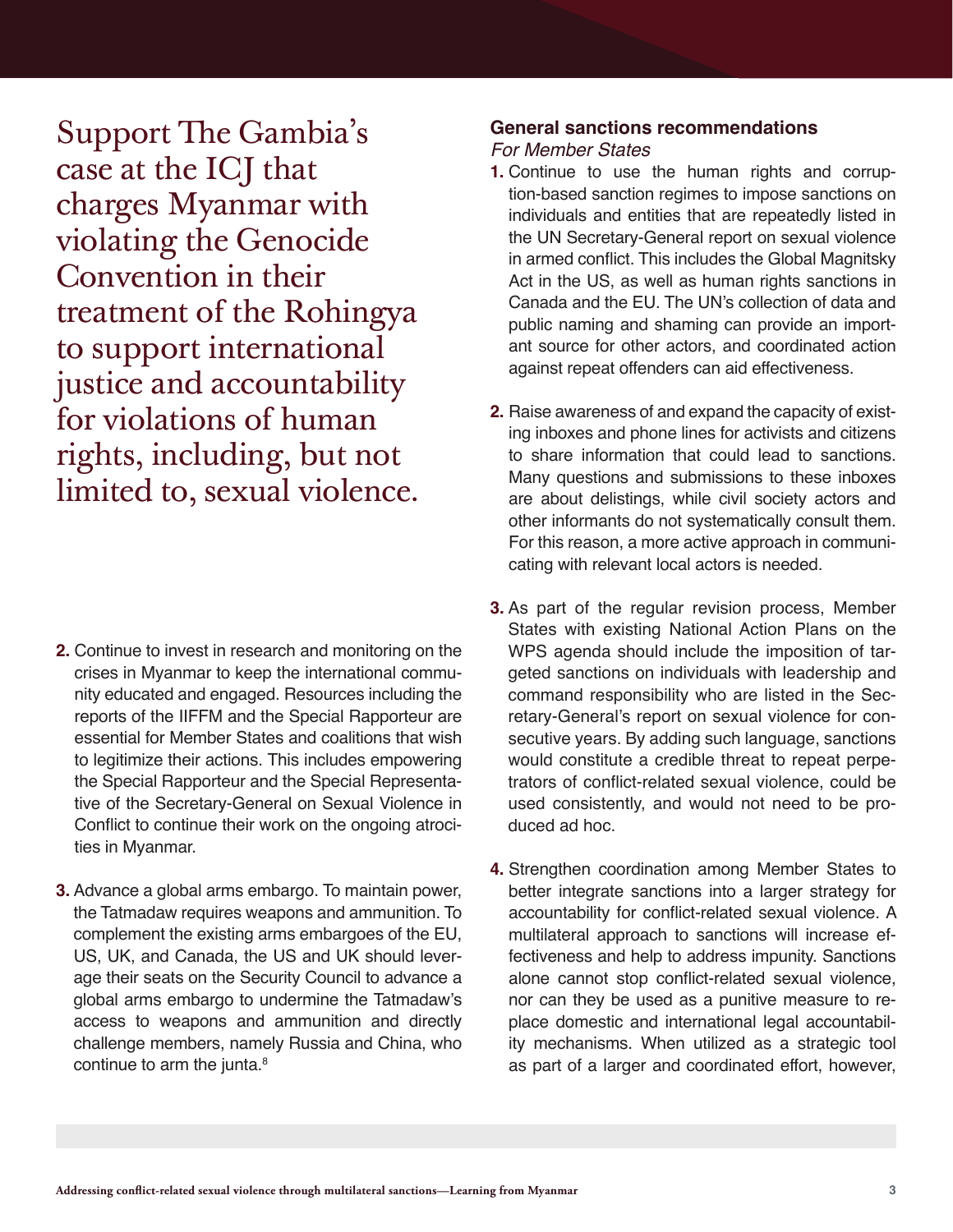

**Protest in Myanmar against Military Coup 14 February, 2021. / Photo by: MgHla (aka) Htin Linn Aye**

sanctions can help to coerce and constrain behavior as well as signal a global commitment to addressing conflict-related sexual violence.

#### *For the UN*

- **1.** Systematically incorporate conflict-related sexual violence as a stand-alone criterion when adopting new sanctions regimes. When a UN report such as by an independent fact-finding mission or Special Rapporteur presents evidence of conflict-related sexual violence as part of a genocide, a crime against humanity, and/or war crimes, the UN should automatically impose sanctions.
- **2.** Adopt a thematic sanction regime for conflict-related sexual violence that is triggered when the UN Sec-

retary-General report on sexual violence in armed conflict lists an individual or entity for consecutive years. Existing publications are underutilized for this purpose, and coordinated efforts within the UN will help to streamline action to target perpetrators of conflict-related sexual violence.

**3.** Strengthen monitoring and due process mechanisms across all sanctions regimes to ensure that the human rights of the accused are protected as well as to protect the legitimacy of UN sanctions. This includes an expansion of the Ombudsperson to all sanctions regimes, including those implemented in response to conflict-related sexual violence. The Office of the Ombudsperson should also be improved, beginning with increased institutional independence and a permanent mandate.<sup>9</sup>